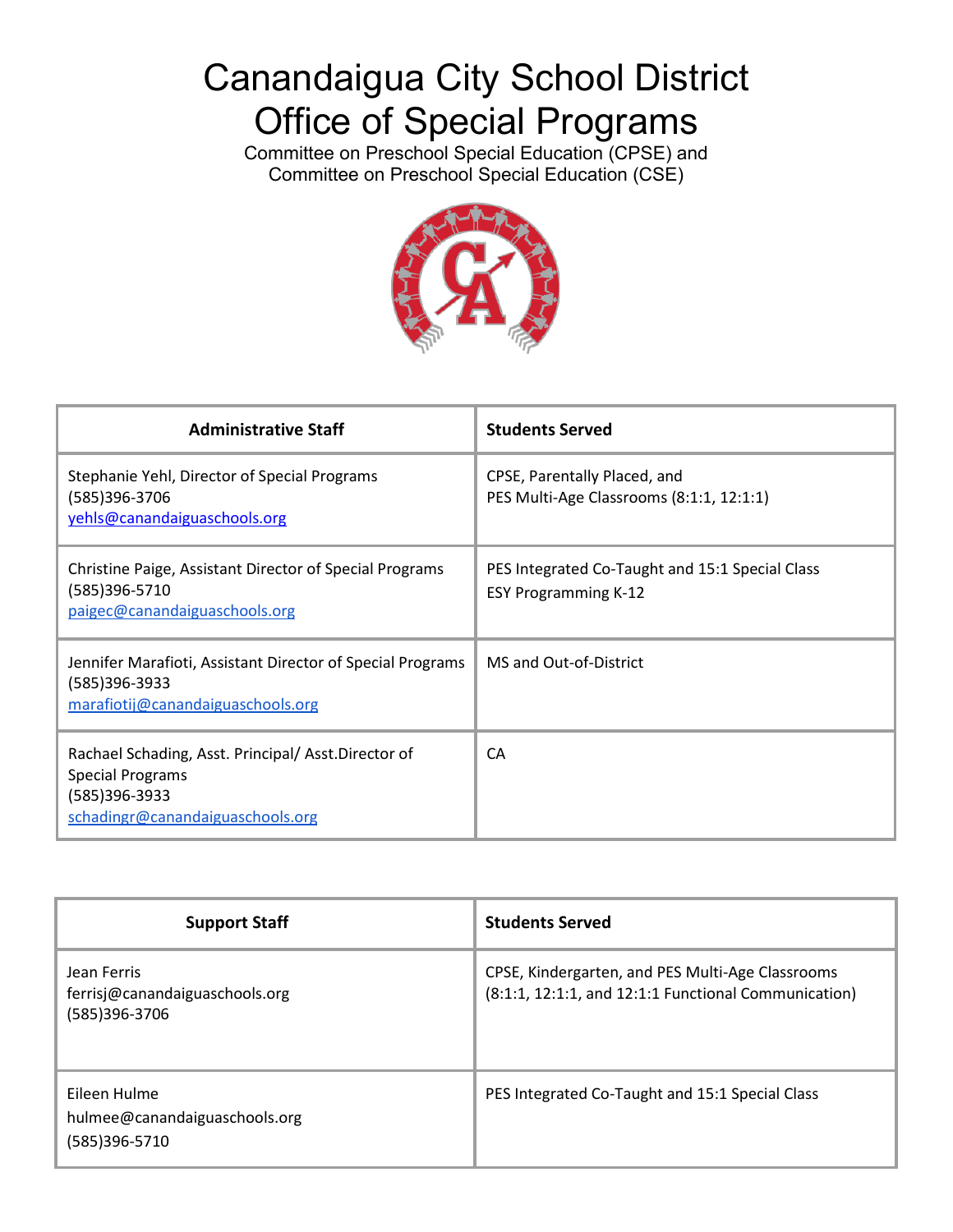| Karolyn Gaydosh<br>gaydoshk@canandaiguaschools.org<br>(585)396-3933    | Parentally Placed, MS, and CA |
|------------------------------------------------------------------------|-------------------------------|
| <b>Tammy Cooper</b><br>coopert@canandaiguaschools.org<br>(585)396-3705 | Out-of-District               |

### **FREQUENTLY ASKED QUESTIONS**

#### **What is CSE program?**

 If your child has a disability that may be affecting his or her learning, the Committee on Special Education will find your child to be an eligible "student with a disability."

#### **What is the CSE process?**

Students believed to be educationally disabled are REFERRED to a multidisciplinary team called the CSE. The CSE EVALUATES students' abilities. The CSE RECOMMENDS an appropriate Individualized Education Program (IEP) based on evaluation results.

### **How do I refer my child to special education?**

 classroom teacher and discuss interventions that are in place to address your child's learning needs. If you Requests for evaluations must be in writing and addressed to your child's building principal. When you If you suspect your child needs special education services, your first step will be to contact your child's believe that your child is not responding to the interventions that are in place, you may request an evaluation. request that your child be evaluated for special education this is called a referral.

### **PRESCHOOL ELIGIBILITY**

#### **Sections 200.1(mm), 200.1(zz)**

Evidence of a significant delay or disorder in one or more functional areas indicating:

- 12-month delay in one or more functional area(s) cognitive, language and communication, adaptive, socioemotional, motor
- 33% delay in one functional area or 25% delay in each of two functional areas; or
- 2.0 standard deviations below mean in one functional area or 1.5 standard deviations below mean in two functional areas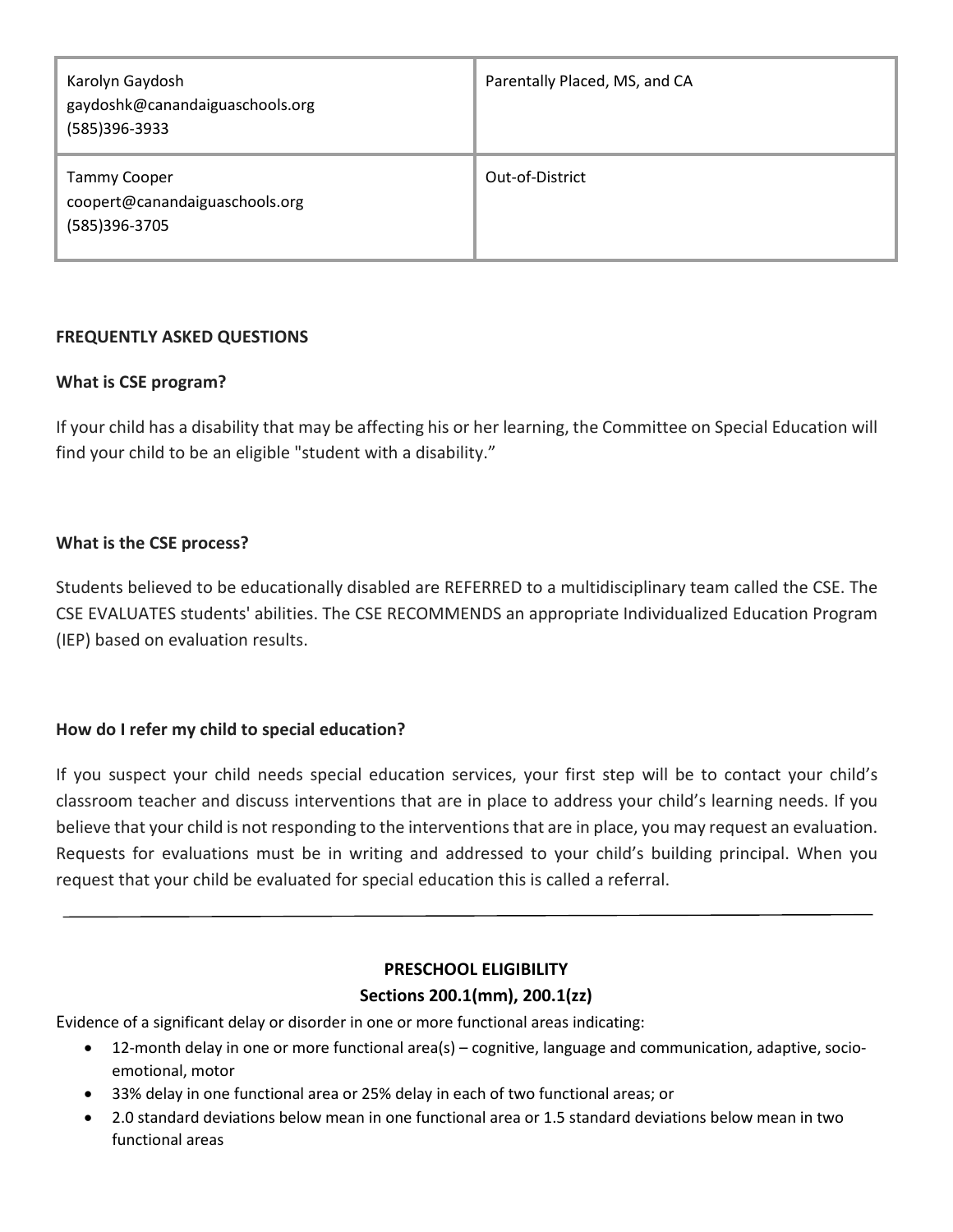reason for choosing two agencies is not for parent's preference but to be able to meet state's 60 days deadline. **There is a 60-day timeline once consent for evaluations is received by the preschool special education office**. All the evaluations are free to the parent. In the registration packet is a list of agencies approved to conduct evaluations. The person referring the child will be asked to select two approved evaluators and sign the consent. The

All children are evaluated in the following areas: Psychological, Observation and Social History. Additional evaluations are completed depending on areas of concern such as speech/language skills and motor skills.

 We will contact the agencies you selected and determine which one can do the evaluations in a timely manner. Once the agency is determined, then they will contact you to set up a time to do the evaluations. Most evaluations are take place and the reports are written, the Initial Eligibility CPSE meeting will be scheduled. The evaluating agency will provide you with the written report You should have this evaluation five days prior to the CPSE meeting date.<br>If you have any questions, you can contact the Office of Special Programs at any time. conducted at the site of the agency, but some are available to come to the home/community. Once the evaluations

If you have any questions, you can contact the Office of Special Programs at any time.

# **SCHOOL AGE ELIGIBILITY**

# **Section 200.4 (c)**

Determine educational disability/ classification based on review of evaluation data:

- Current skill levels including strengths and skill delays
- Impact of disability on participation in general education curriculum
- Supports required in-order for the student to participate in general education/appropriate activities.

Determining factor for classification **cannot** be:

- Lack of appropriate instruction in reading
- Lack of appropriate instruction in math
- Limited English proficiency

 The CSE considers progress monitoring data that describes how a student responded to particular interventions of increasing intensity.

Determining Classification – Students must qualify under one of the following categories:

- Autism
- Deafness
- Deaf-blindness
- Hearing impairment
- Orthopedic impairment
- Other health impairment
- Traumatic brain injury
- Visual impairment
- Speech-language impairment
- Multiple disabilities
- Emotional disturbance
- Learning disability
- Intellectual disability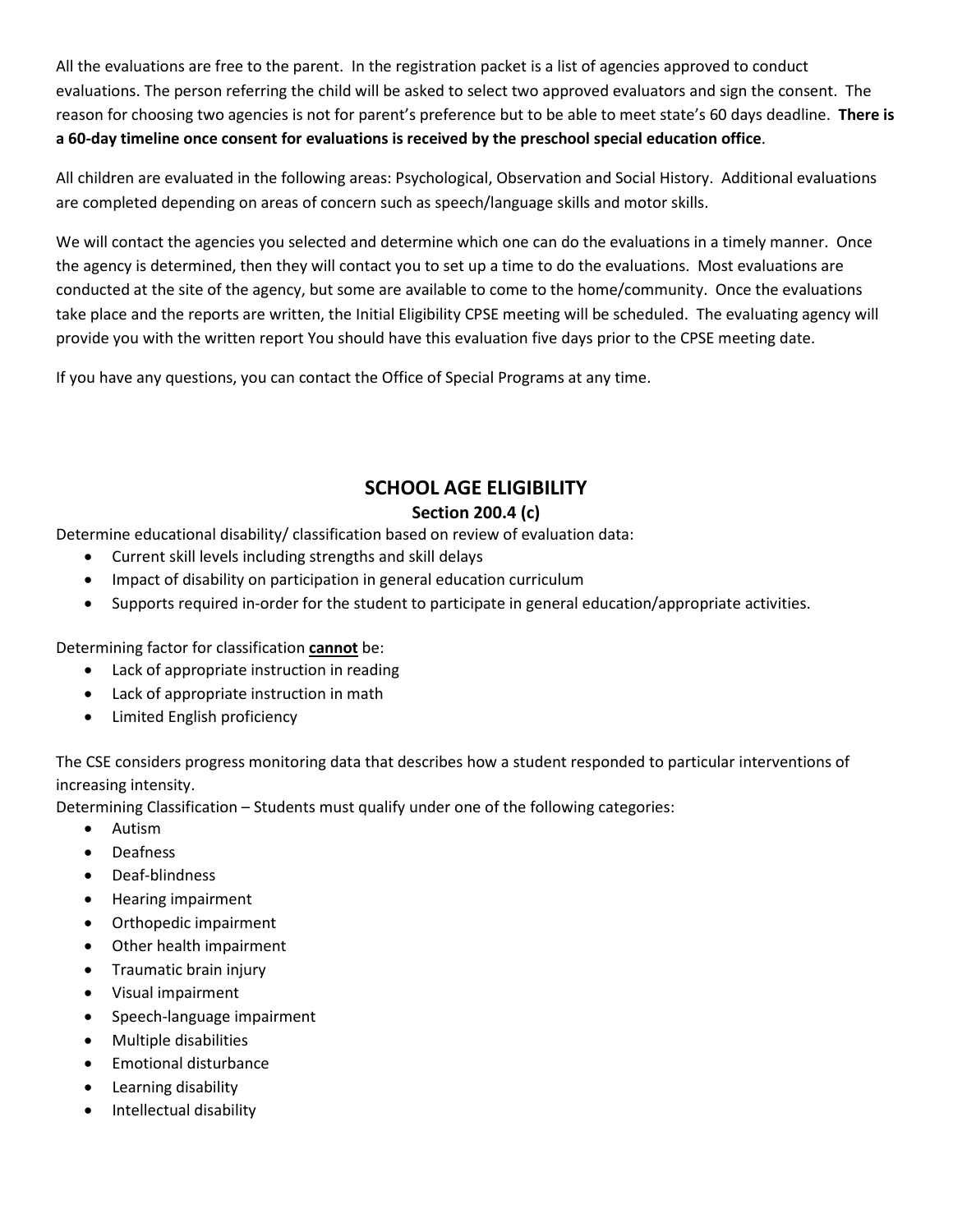

# **CONTINUUM OF SERVICES - Part 200 (200.6)**

| <b>SERVICE</b>                                              | <b>PURPOSE</b>                                                                              |
|-------------------------------------------------------------|---------------------------------------------------------------------------------------------|
| <b>RELATED SERVICES</b>                                     | Developmental, corrective, and other supportive services                                    |
|                                                             | Common related services include, but are not limited to: counseling, speech-language,       |
|                                                             | OT, PT, audiology services                                                                  |
| <b>INTEGRATED CO-TEACHING</b>                               | To provide academic and specially designed instruction in the general education setting     |
| (optional)                                                  | to an integrated group of students                                                          |
|                                                             | The responsibility for planning, delivering, and evaluating instruction for all students is |
|                                                             | shared by the general and special education teachers                                        |
| <b>CONSULTANT TEACHER -</b>                                 | Direct: to aid the student to benefit from the general education class instruction          |
| <b>DIRECT OR INDIRECT</b>                                   |                                                                                             |
| Minimum - two hours per week,                               | Indirect: to assist the general education teacher in adjusting the learning environment     |
| in any combination of direct<br>and/or indirect CT services | and/or modifying instructional methods to meet the individual needs of the student          |
|                                                             | Direct - MUST be provided in the classroom. IEP must identify the subjects where CT         |
|                                                             | service will be provided.                                                                   |
| <b>CONSULTANT TEACHER IN</b>                                | To meet the needs of a student who could benefit from the two types of services, but        |
| <b>COMBINATION WITH</b>                                     | who does not need two hours per week of Consultant Teacher and three hours per week         |
| <b>RESOURCE ROOM</b>                                        | of Resource Room                                                                            |
| Minimum - three hours per                                   |                                                                                             |
| week                                                        |                                                                                             |